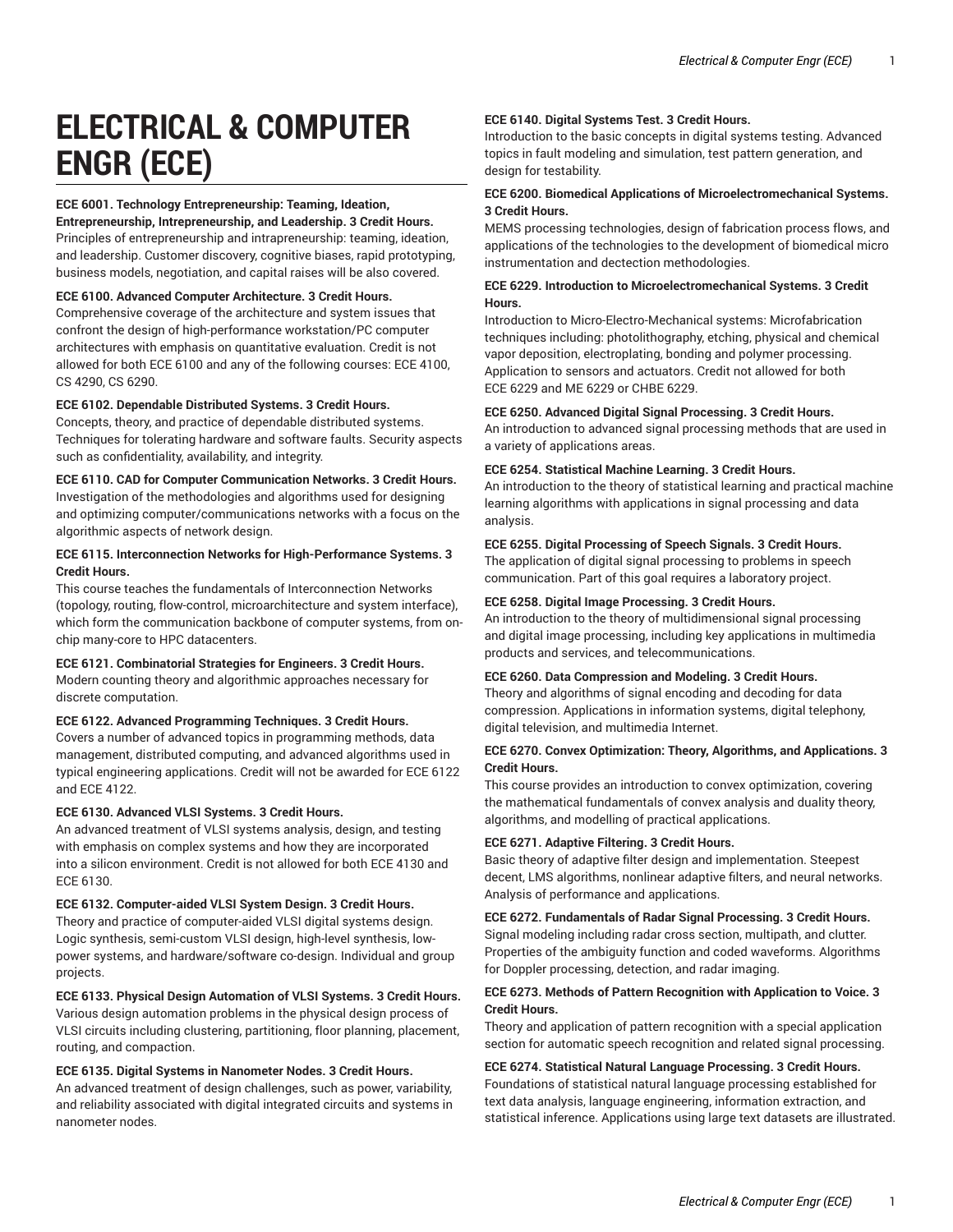# **ECE 6276. DSP Hardware Systems Design. 3 Credit Hours.**

A study of theory and practice in the design and implementation of DSP algorithms on programmable processors, multiprocessors, and ASICs.

# **ECE 6279. Spatial Array Processing. 3 Credit Hours.**

Introduce application areas where signals are sampled over space and time. Transfer knowledge of time-based techniques to spatial processing. Develop algorithms unique to spatial processing.

# **ECE 6280. Cryptography & Security. 3 Credit Hours.**

Algebraic and number theory apporaches to cryptographic techniques, information security, secret key and public key encryption, signature schemes, hash functions, message authentication, and key distribution. Credit not allowed for both ECE 6280 and CS 6260.

#### **ECE 6282. Radar Imaging. 3 Credit Hours.**

An indepth study of digital signal processing methods for Synthetic Aperture Radar (SAR) image formation. Methods are also applicable to sonar.

#### **ECE 6283. Harmonic Analysis for Signal Processing. 3 Credit Hours.**

Explores the role of sparse representations in signal processing. Specific topics include: frame decompositions, approximation theory, inverse problems, imaging, and compressed sensing.

## **ECE 6320. Power Systems Control and Operation. 3 Credit Hours.**

Introduction to methods used in the real-time operation and control of power systems as well as to the hardware and software technology of energy management systems (EMS). Credit will not be awarded for both ECE 6320 and ECEP 6301.

#### **ECE 6321. Power System Stability. 3 Credit Hours.**

Techniques for stability analysis of electric power systems and applications of these methods.

# **ECE 6322. Power System Planning and Reliability. 3 Credit Hours.**

To introduce basic concepts as well as analysis and optimization techniques underlying reliability assessment of electric power systems and planning techniques. Credit will not be awarded for both ECE 6322 and ECEP 6305.

#### **ECE 6323. Power System Protection. 3 Credit Hours.**

Theory and practice of modern power system protection techniques. Credit will not be awarded for both ECE 6323 and ECEP 6351.

#### **ECE 6330. Power Electronic Devices and Subsystems. 3 Credit Hours.**

Physical considerations involved in the fabrication and use of power semiconductor devices and high-frequency magnetic transformers and inductors.

#### **ECE 6331. Power Electronic Circuits. 3 Credit Hours.**

The analysis, control, and design of switching power converters: rectifiers, cycloconverters, voltage-sourced and current-source inverters, dc-dc converters, pfc and resonant converts.

## **ECE 6332. Power Electronic CAD Laboratory. 1 Credit Hour.**

To introduce the use of CAD tools in the simulation, analysis, and design of power electronic circuits and systems.

# **ECE 6335. Electric Machinery Analysis. 3 Credit Hours.**

An introduction to the analysis and basic construction principles of rotating electric machines and transformers, including ac synchronous and induction machines and dc machines. Credit is now allowed for both ECE 4335 and ECE 6335.

# **ECE 6336. Dynamics and Control of Electric Machine Drives. 3 Credit Hours.**

A study of the dynamics and control of electric machinery and variable speed machine drive systems.

## **ECE 6337. Electricity Markets. 3 Credit Hours.**

Comprehensive introduction to markets for electrical energy, including economic theory, market design, utility models, effects of the physical grid, and grid services.

#### **ECE 6350. Applied Electromagnetics. 3 Credit Hours.**

The methodology and application of advanced electromagnetic theory.

#### **ECE 6360. Microwave Design. 3 Credit Hours.**

Applications of electromagnetic theory to microwave components and systems. Introduction to the latest characterization and design techniques including monolithic microwave integrated circuit (MMIC) technology.

#### **ECE 6361. Microwave Design Laboratory. 3 Credit Hours.**

This laboratory course will teach microwave measurement/design fundamentals for both passive and active components. Students will use both CAD tools and network analyzers.

#### **ECE 6370. Electromagnetic Radiation and Antennas. 3 Credit Hours.** The fundamentals of electromagnetic radiation and antennas.

#### **ECE 6374. Cyber-Physical Security in Electric Energy Systems. 3 Credit Hours.**

This course provides an introduction to cyber-physical infrastructure for protection and control of electric energy systems, communication protocols, standardization and practices for cyber security.

#### **ECE 6375. Radio Wave Propagation in the Earth and Space Environment. 3 Credit Hours.**

How the Earth's atmosphere, space plasma environment, and solar space weather, vary to affect communication, navigation, space science, and remote sensing, across the electromagnetic spectrum.

# **ECE 6380. Introduction to Computational Electromagnetics. 3 Credit Hours.**

The practical application of the finite-difference time-domain and finite element techniques to electromagnetic problems. Computer projects are required.

# **ECE 6390. Satellite Communications and Navigation Systems. 3 Credit Hours.**

To introduce satellite communications and navigation system design including microwave transmission, satellite transponders, earth station hardware, and satellite networks. A design project is required.

## **ECE 6412. Analog Integrated Circuit Design. 3 Credit Hours.**

Design of analog circuits using CMOS and bipolar technologies.

#### **ECE 6414. Analog Integrated System Design. 3 Credit Hours.**

Design of analog systems using CMOS and bipolar technologies. A higher level of design for analog and digital systems is presented.

#### **ECE 6420. Wireless IC Design. 3 Credit Hours.**

Wireless system specifications are translated to architectures and building blocks compatible with silicon technology. The course focuses on the analysis and design of these blocks.

#### **ECE 6422. Interface IC Design for MEMS and Sensors. 3 Credit Hours.**

Design of high-performance integrated interface circuits for various MEMS and sensing devices. System level issues in integrated microsystems.

#### **ECE 6435. Neuromorphic Analog VLSI Circuits. 3 Credit Hours.**

Large-scale analog computation for sensory and motor processing. Analog building blocks are presented, leading to VLSI systems inspired by neurobiological architectures and computational paradigms.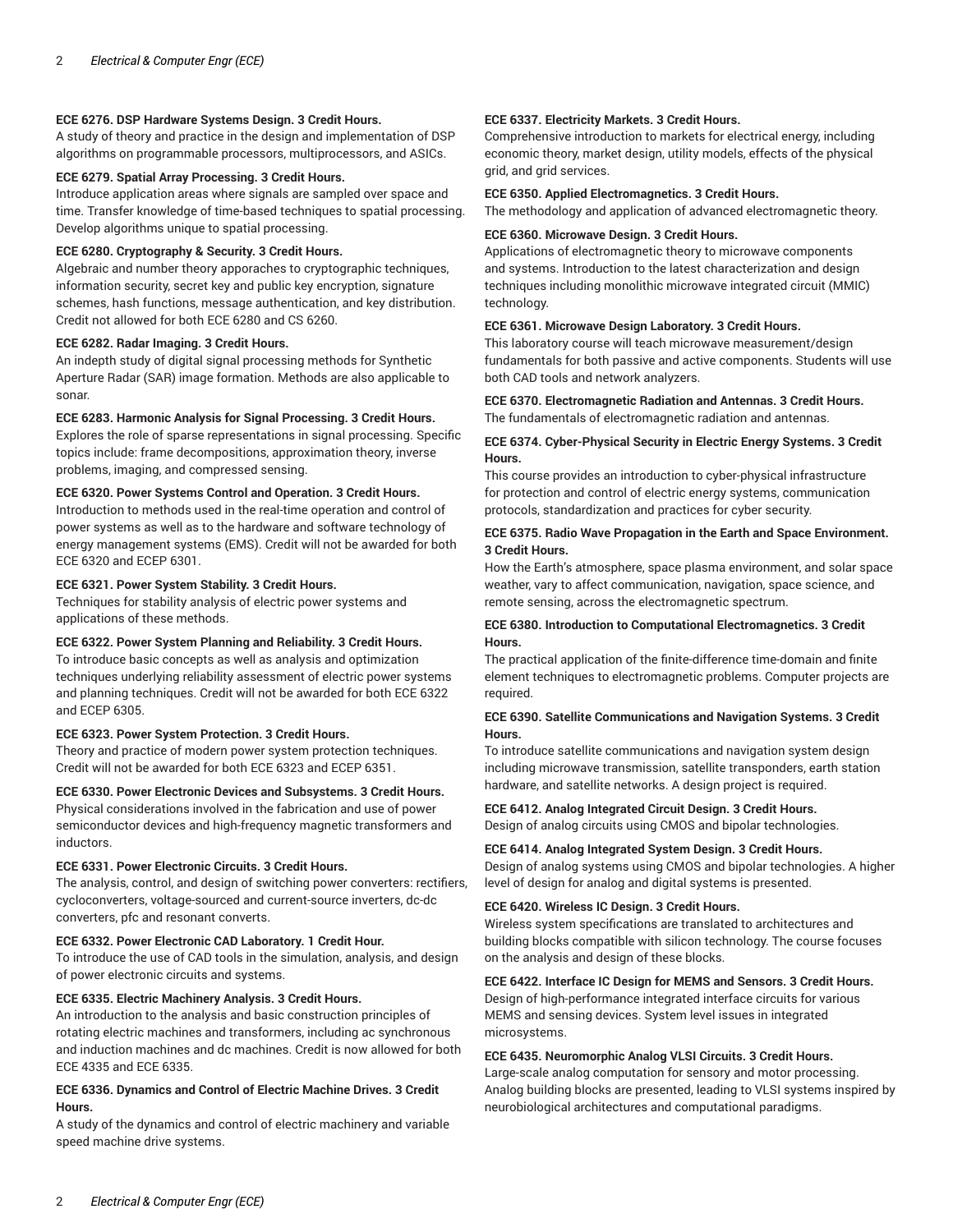# **ECE 6444. Silicon-Based Heterostructure Devices and Circuits. 3 Credit Hours.**

Theory and design of novel silicon-germanium microelectronic devices and circuits. Materials, device physics, fabrication, measurement, circuit design, and system applications.

# **ECE 6445. Power IC Design. 3 Credit Hours.**

Analysis and design of linear dc-dc regulators and switched-inductor dcdc supplies with CMOS and BiCMOS integrated circuits (ICs).

# **ECE 6450. Introduction to Microelectronics Technology. 3 Credit Hours.**

Presents the fundamentals of microelectronics material, device, and circuit fabrication.

# **ECE 6451. Introduction to the Theory of Microelectronics. 3 Credit Hours.**

Basis of quantum mechanics, statistical mechanics, and the behavior of solids to serve as an introduction to the modern study of semiconductors and semiconductor devices.

# **ECE 6453. Theory of Electronic Devices. 3 Credit Hours.**

Presents the fundamentals of electronic device operation.

# **ECE 6455. Semiconductor Process Control. 3 Credit Hours.**

This course is designed to explore methods of applying statistical process control and statistical quality control to semiconductor manufacturing processes. Students will be required to complete a design project.

# **ECE 6456. Solar Cells. 3 Credit Hours.**

To provide a practical understanding of semiconductor materials and technology as it relates to design and development of efficient solar cells and photovoltaic systems.

# **ECE 6458. Gigascale Integration. 3 Credit Hours.**

Hierarchy of physical principles that enable understanding and estimation of future opportunities to achieve multibillion transistor silicon chips using sub-0.25 micron technology.

# **ECE 6460. Microelectromechanical Devices. 3 Credit Hours.**

Fundamental concepts for desgin of microelectromechanical devices (MEMS), including mechanical and thermal behavior of materials and structures, transduction principles, transducer design, and modeling.

# **ECE 6461. Carbon and Molecular Nanoelectronics. 3 Credit Hours.**

In this course carbon nanotubes are used as a framework to teach quantum transport as the foundatoin for all emerging nanoelectronic devices.

# **ECE 6465. Memory Device Technologies and Applications. 3 Credit Hours.**

This course covers semiconductor memory technologies SRAM, DRAM, FLASH and emerging non-volatile NVMs, including bit-cell design, peripheral circuitry, array architecture, scaling trend and in-memory computing.

## **ECE 6500. Fourier Techniques and Signal Analysis. 3 Credit Hours.** Introduction to the use of Fourier Methods for analysis of signals.

# **ECE 6501. Fourier Optics and Holography. 3 Credit Hours.**

Applications of the Fourier transform and linear systems theory to the analysis of optical propagation, diffraction imaging, holography, wavefront modulation, and signal processing.

# **ECE 6510. Electro-Optics. 3 Credit Hours.**

Study of the fundamental principles and primary applications of lasers, and of detectors of optical radiation.

# **ECE 6515. Nanophotonics. 3 Credit Hours.**

Design of nano-structures to guide light and to develop a new set of optical devices.

# **ECE 6520. Integrated Optics. 3 Credit Hours.**

Theory and design of optical waveguides and optical waveguide devices.

# **ECE 6522. Nonlinear Optics. 3 Credit Hours.**

Provides an introduction to the field of nonlinear optics, exploring the physical mechanisms, applications, and experimental techniques.

# **ECE 6530. Modulation, Diffractive, and Crystal Optics. 3 Credit Hours.**

Provides a working knowledge of temporal and spatial optical modulation, diffractive optical devices, and crystal optics.

# **ECE 6540. Organic Optoelectronics. 3 Credit Hours.**

Fundamental understanding of the optical and electronic properties of organic materials and devices that form the basic of the emerging technological area of printed flexible optoelectronics.

# **ECE 6542. Optoelectronics: Devices, Integration, Packaging, Systems. 3 Credit Hours.**

Optoelectronic devices (detectors, emitters, modulators) from the practical realized and theoretical performance perspective. Explores monolithic and hybrid integration of devices, packaging, and system implementation.

# **ECE 6543. Fiber-optic Networks. 3 Credit Hours.**

Architectural, performance and design aspects of fiber-optic communications networks, components, and technologies. Relationship between the physical network implementation and the higher-level network architecture.

# **ECE 6550. Linear Systems and Controls. 3 Credit Hours.**

Introduction to linear system theory and feedback control. Topics include state space representations, controllability and observability, linear feedback control. Credit will not be awarded for both ECE 6550 and AE 6530.

# **ECE 6551. Digital Control. 3 Credit Hours.**

Techniques for analysis and synthesis of computer-based control systems. Design projects provide an understanding of the application of digital control to physical systems.

# **ECE 6552. Nonlinear Systems and Control. 3 Credit Hours.**

Classical analysis techniques and stability theory for nonlinear systems. Control design for nonlinear systems, including robotic systems. Design projects.

## **ECE 6553. Optimal Control and Optimization. 3 Credit Hours.**

Optimal control of dynamic systems, numerical optimization, techniques and their applications in solving optical-trajectory problems.

## **ECE 6554. Adaptive Control. 3 Credit Hours.**

Methods of parameter estimation and adaptive control for systems with constant or slowly varying unknown parameters. MATLAB design projects emphasizing applications to physical systems.

# **ECE 6555. Optimal Estimation. 3 Credit Hours.**

Techniques for signal and state estimation in the presence of measurement and process noise with the emphasis on Wiener and Kalman filtering.

## **ECE 6558. Stochastic Systems. 3 Credit Hours.**

Advanced techniques in stochastic analysis with emphasis on stochastic dynamics, nonlinear filtering and detection, stochastic control, and stochastic optimization and simulation methods.

## **ECE 6559. Advanced Linear Systems. 3 Credit Hours.**

Study of multivariable linear system theory and robust control design methodologies.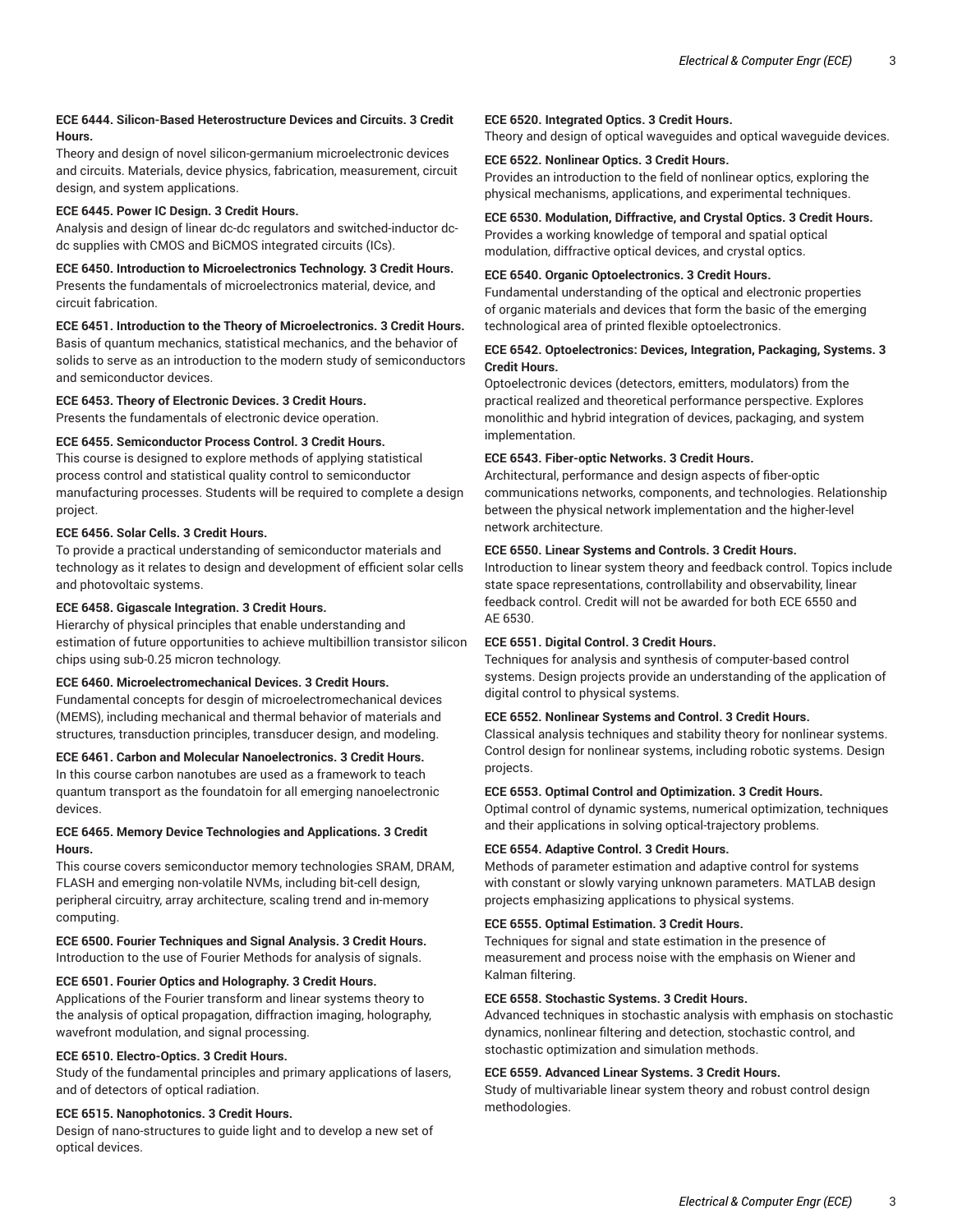## **ECE 6560. Partial Differential Equations in Image Processing and Computer Vision. 3 Credit Hours.**

Mathematical foundations and numerical aspects of partial-differential equation techniques used in computer vision. Topics inculde image smoothing and enhancement, edge detection, morphology, and image reconstruction.

# **ECE 6562. Autonomous Control of Robotic Systems. 3 Credit Hours.**

Fundamental issues associated with autonomous robot control. Emphasizes biological perspective that forms the basis of many current developments in robotics.

## **ECE 6563. Networked Control and Multiagent Systems. 3 Credit Hours.**

Covers tools and techniques for networked control systems as well as application domains and promising research directions.

## **ECE 6601. Random Processes. 3 Credit Hours.**

To develop the theoretical framework for the processing of random signals and data.

## **ECE 6602. Digital Communications. 3 Credit Hours.**

Basic M-ary digital communications systems, with emphasis on system design and performance analysis in the presence of additive noise.

## **ECE 6603. Advanced Digital Communications. 3 Credit Hours.**

The theory and practice of efficient digital communications over linear dispersive channels, including adaptive equalization and synchronization.

#### **ECE 6604. Personal and Mobile Communications. 3 Credit Hours.**

To introduce various topics that are fundamental to cellular mobile telephone systems.

#### **ECE 6605. Information Theory. 3 Credit Hours.**

To introduce the mathematical theory of communications. Emphasis will be placed on Shannon's theorems and their use in the analysis and design of communication systems.

# **ECE 6606. Coding Theory and Applications. 3 Credit Hours.**

To introduce the theory and practice of error control coding, with emphasis on linear, cyclic, convolutional, and parallel concatenated codes.

#### **ECE 6607. Computer Communication Networks. 3 Credit Hours.**

Fundamental concepts of computer network architecture and protocols.

#### **ECE 6610. Wireless Networks. 3 Credit Hours.**

Fundamental concepts of wireless networks.

#### **ECE 6612. Computer Network Security. 3 Credit Hours.**

Fundamental concepts of network information security, including encryption, secure access methods, and vulnerabilities in network protocols, operating systems, and network applications.

#### **ECE 6613. Broadband Access Networks. 3 Credit Hours.**

Study and comparison of ongoing and emerging access newtwork technologies, including hybrid-fiber-coax, FTTP/FTTH, Gigabit Ethernet, ADSL/VDSL, and ultra wideband wireless data over fiber systems.

#### **ECE 6615. Sensor Networks. 3 Credit Hours.**

Basics of sensor network communications. Applications, architectures, and communication protocols for sensor networks are treated in depth.

# **ECE 6710. Ethics of Biotechnology and Bioengineering Research. 3 Credit Hours.**

This course examines the ethics of biotechnological research, including issues in the realm of research ethics, bioethics, and healthcare robotics.

# **ECE 6727. Cyber Security Practicum. 5 Credit Hours.**

Capstone independent study project placing each student in a commercial, academic or government setting where he or she identifies a major cyber security problem, and explores and evaluates a solution that addresses it with realistic assumptions about the organizational context. The chosen problem must be approved by course instructor. Cross-listed with PUBP and CS 6727.

# **ECE 6730. Modeling and Simulation: Foundations and Implementation. 3 Credit Hours.**

Foundations and algorithms concerning the development of conceptual models for systems, and their realization in the form of computer software; discrete and continuous models. Crosslisted with CSE 6730.

#### **ECE 6744. Topics in Engineering Practice. 3 Credit Hours.**

Topics of current importance offered in collaboration with an approved partner of Georgia Tech's Distance Learning Program. Crosslisted with ME 6744.

### **ECE 6747. Advanced Topics in Malware Analysis. 3 Credit Hours.**

This course covers advanced approaches for the analysis of malicious software and explores recent research and unsolved problems in software protection and forensics.

### **ECE 6759. Plasma Processing of Electronic Materials and Devices. 3 Credit Hours.**

Fundamental physics, chemistry, chemical engineering, and electrical engineering principles inherent in plasma processes. Includes etching, deposition, diagnostic methods, and control schemes. Crosslisted with CHE 6759.

# **ECE 6770. Introduction to Cyber-Physical Systems Security. 3 Credit Hours.**

This course provides an introduction to security issues relating to various cyber-physical systems including industrial control systems and those considered critical infrastructure systems.

## **ECE 6771. Optoelectronics: Materials, Processes, Devices. 3 Credit Hours.**

Optoelectronic materials, physical processes, and devices. Includes compound semiconductor materials, excitation, recombination, gain, and modulation processes and devices such as emitters, detectors, and modulators. Crosslisted with PHYS 6771.

# **ECE 6776. Integrated Low-Cost Microelectronics Systems Packaging. 3 Credit Hours.**

Broad overview of system-level, cross-disciplinary microelectronics packaging technologies, including design, test, thermal, reliability, optoelectronics, and RF integration. Comparison of system-on-chip and system-on-package. Crosslisted with ME and MSE 6776.

## **ECE 6779. Thermal Engineering for Packaging of Micro and Nano Systems. 3 Credit Hours.**

Passive, active, and hybrid thermal management techniques, and computational modeling of micro systems. Air cooling, simlge phase and phase change liquid cooling, heat pipes, and thermoelectrics. Crosslisted with ME 6779.

#### **ECE 6780. Medical Image Processing. 3 Credit Hours.**

A study of methods for enhancing, analyzing, interpreting, and visualizing information from two- and three-dimensional data obtained from a variety of medical imaging modalities. Crosslisted with CS and BMED 6780.

## **ECE 6781. Biomedical Sensing Systems. 3 Credit Hours.**

A study of physiological sensing topics from a systems viewpoint. Pertinent physiological and electro-physiological concepts will be covered. No prior knowledge of physiology or biology is needed.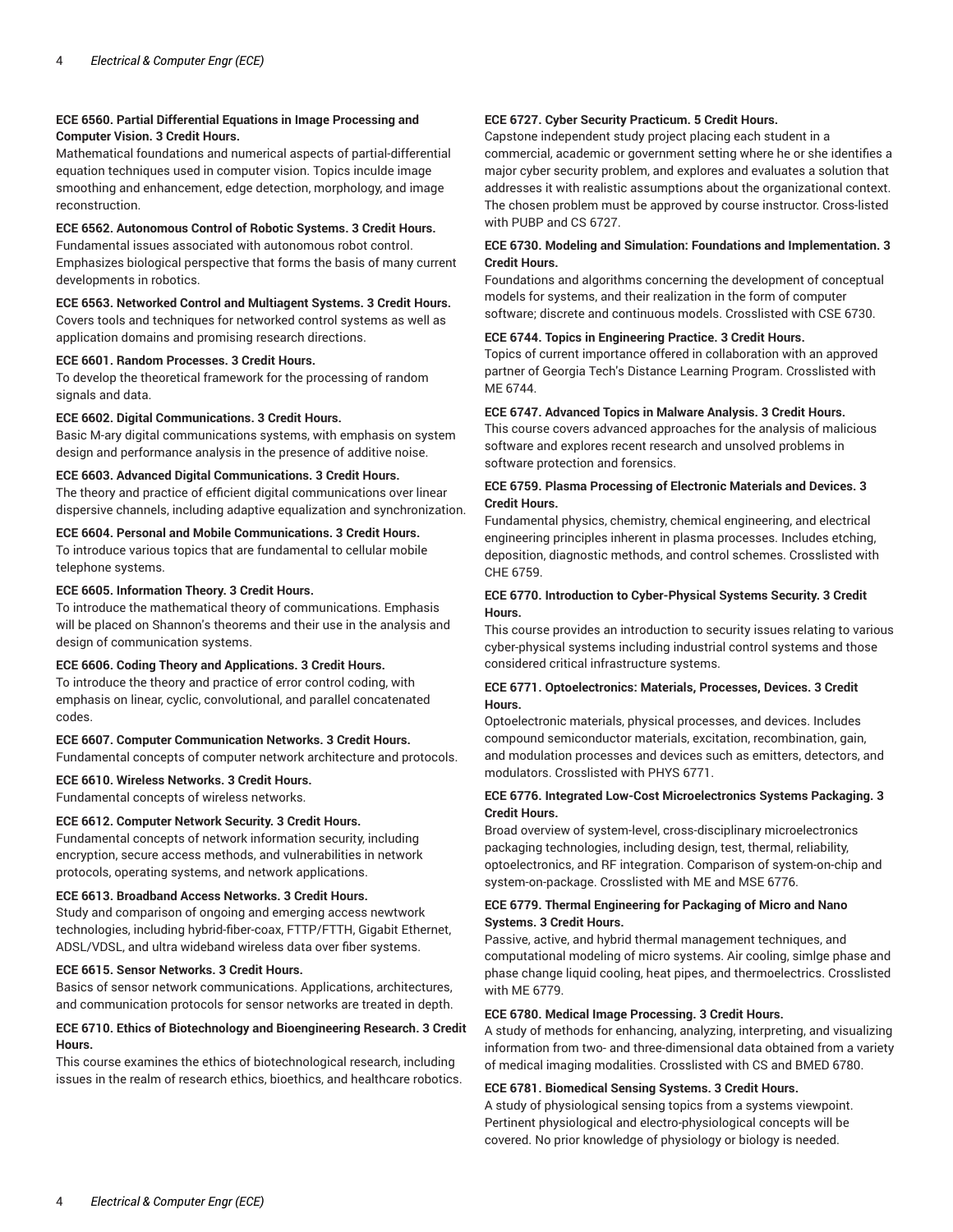### **ECE 6786. Medical Imaging Systems. 3 Credit Hours.**

A study of the principles and design of medical imaging systems such as X-ray, ultrasound, nuclear medicine, and nuclear magnetic resonance. Crosslisted with BMED 6786.

## **ECE 6790. Information Processing Models in Neural Systems. 3 Credit Hours.**

Examines "top-down" modeling approaches for sensorineural systems, where optimal computational principles used in engineering(e.g., information theory, Bayesian inference, control theory) explain observed information processing.

#### **ECE 6792. Manufacturing Seminar. 1 Credit Hour.**

Guest speakers on a broad range of manufacturing-related topics: research, applications, and technology. Required for Certificate in Manufacturing. Crosslisted with ISYE and ME 6792.

## **ECE 6XXX. Electrical and Computer Engineering Elective. 1-21 Credit Hours.**

#### **ECE 7000. Master's Thesis. 1-21 Credit Hours.**

# **ECE 7055. GT-SJTU. 12 Credit Hours.**

For GT-SJTU dual-MS students during terms when they are not taking other GT courses. Placeholder course.

# **ECE 7056. GT-TU. 12 Credit Hours.**

For GT-TU double-MS students during terms when they are not taking other GT courses.

#### **ECE 7057. GT-Shenzhen Research. 12 Credit Hours.**

For GT-Shenzhen students during terms when they are in Atlanta on research internship with GT-Atlanta faculty.

# **ECE 7103. Advanced Memory System. 3 Credit Hours.**

Covers the basic trade-offs in architecting a high performance memory hierarchy at all levels, starting from the on-chip cache to main memory and storage sub-system.

#### **ECE 7141. Advanced Digital Systems Test. 3 Credit Hours.**

Design and test techniques for high-speed digital systems operating at rates above 100 MHz with a practical emphasis via substantial projects.

## **ECE 7142. Fault Tolerant Computing. 3 Credit Hours.**

Key concepts in fault-tolerant computing. Understanding and use of modern fault-tolerant hardware and software design practices. Case studies.

## **ECE 7252. Advanced Signal Processing Theory. 3 Credit Hours.**

A lecture and seminar treatment of the latest developments in signal processing. Emphasis is placed on current literature and emerging research areas.

#### **ECE 7350. Topics in Analytical Electromagnetics. 3 Credit Hours.**

An in-depth treatment of several analytical techniques used in current practice for solving real-world EM wave propagation problems and their impact on wireless communications.

## **ECE 7380. Topics in Computational Electromagnetics. 3 Credit Hours.**

Computational approaches for applications such as radar signature prediction, microwave antenna and device design, and modeling techniques for electronic packaging.

#### **ECE 7611. Advanced Communication Theory. 3 Credit Hours.**

Latest developments in communications and networking are treated in lecture and seminar. Emphasis on current literature and open research areas.

# **ECE 7721. Are You Thinking of Becoming An Academic?. 1 Credit Hour.**

How to run a successful research program, advise students, apply and get a job in academia, navigate promotion and tenure, and other aspects of academia.

## **ECE 7722. Future Faculty Practicum. 3 Credit Hours.**

The objective of the proposed class is to prepare students interested in applying for faculty positions for interview season and for successful start of academic career. After this class, students will have prepared material for applying for academic positions as well as developed interview talk with detailed feedback.

#### **ECE 7741. Robotics Professional Preparation. 1 Credit Hour.**

Preparation for a professional career in Robotics. Local & visiting speakers. Program introduction. Technical resume preparation. GT Robotics labs & resources.

# **ECE 7742. Robotics Professional Preparation 2. 1 Credit Hour.**

Preparation for a professional career in Robotics. Local & visiting speakers. Selecting and applying for Internship. Developing capstone project proposal. Public speaking practice and preparation.

# **ECE 7743. Robotics Professional Preparation 3. 1 Credit Hour.**

Preparation for a professional career in Robotics. Local & visiting speakers. Interview preparation & career search. Technical report writing and presentation.

# **ECE 7750. Mathematical Foundations of Machine Learning. 3 Credit Hours.**

Provides the mathematical background for two of the pillars of modern data science: linear algebra and applied probability.

## **ECE 7751. Probabilistic Graphical Models in Machine Learning. 3 Credit Hours.**

The course provides an introduction to theory and practice of graphical models in machine learning. It covers three main aspects; representation, probabilistic inference, and learning.

# **ECE 7785. Introduction to Robotics Research. 3 Credit Hours.**

Familiarizes students with the core areas of robotics; mechanics, control, perception, AI, and autonomy. Provides an introduction to the mathematical tools required in robotics research.

# **ECE 7999. Preparation for Doctoral Qualifying Examination. 1-21 Credit Hours.**

This course is reseved for students who are studying for the ECE Preliminary Exam.

#### **ECE 8001. ECE Seminar. 1 Credit Hour.**

Speakers with diverse backgrounds and representing many different industries, professions, and institutions describe their experiences, entrepreneurial ventures, and research challenges.

# **ECE 8002. ECE Seminar. 1 Credit Hour.**

Speakers with diverse backgrounds and representing different industries, professions, and institutions describe their experiences, entrepreneurial ventures, and research challenges.

## **ECE 8010. Research Seminar. 1 Credit Hour.**

Seminar presentations describing ECE-related research projects, centers, and other activities at Georgia Tech.

#### **ECE 8022. Professional Communication Seminar. 1 Credit Hour.**

Seminar presentations on oral and written technical communication skills needed by electrical and computer engineering professionals. Credit for this course may not be used toward the master's degree in ECE.

## **ECE 8740. Robotics Internship. 1-21 Credit Hours.**

Graduate Internship at a partner company, GTRI or a GT Robotics lab.